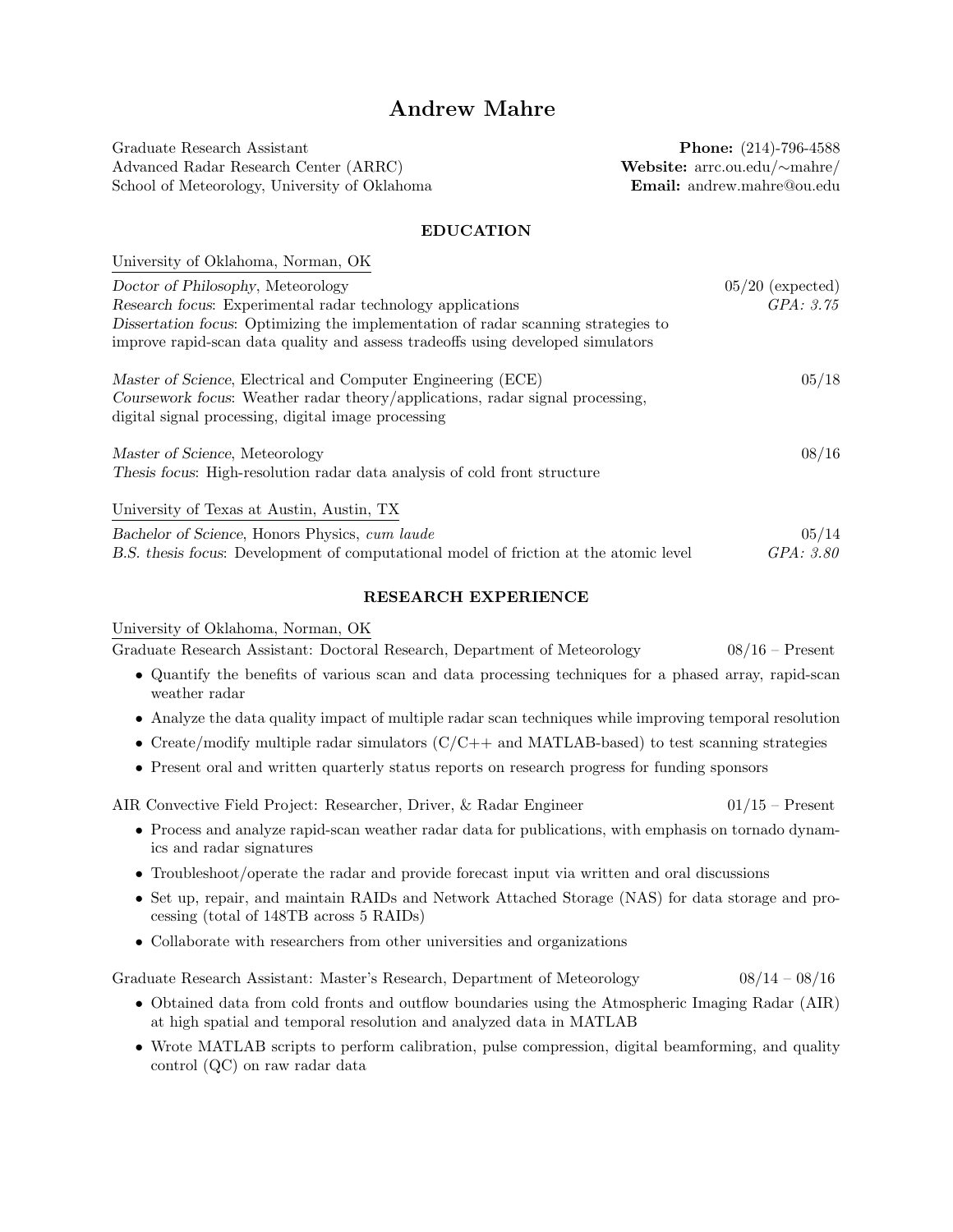• Wrote and successfully defended master's thesis: "Observations of Cold Front Features at High Spatiotemporal Resolution Using the Atmospheric Imaging Radar"

## NOAA National Severe Storms Laboratory (NSSL), Norman, OK

Research Experiences for Undergraduates (REU) Intern 05/13 – 07/13

- Used spectral analysis techniques to determine ideal sampling rate for sonic anemometers
- Created quality control algorithm to identify sections of data which could contain instrument error
- Created data analysis program in R and data logging/analysis program in Python

## University of Texas at Austin, Austin, TX

Undergraduate Research Assistant: Thesis Research, Department of Physics 08/13 – 05/14

- Created Python-based simulation to model friction at the atomic level to calculate friction coefficients
- Developed graphical user interface (GUI) for simulation using VPython
- Performed statistical analysis of data in R

Undergraduate Research Assistant, Department of Physics  $01/11 - 01/13$ 

- Created thin depositions of permalloy and superconducting samples for NMR Force Microscopy
- Repaired and maintained laboratory test equipment, including Electron Gun, Ultra-High Vacuum (UHV) chamber, and NMR spectrometer
- Advised and mentored 8-10 incoming students to Freshman Research Initiative (FRI) program

## SKILLS AND PROGRAMMING LANGUAGES

- Research experience in spectral analysis, bistatic/multistatic radar, error analysis and quantification, mathematical optimization, Monte Carlo simulations, parallel computing, time-series analysis, and signal processing algorithms (e.g., digital beamforming, morphological image processing)
- Proficient in MATLAB, Python, R, Linux/Unix (bash), LaTeX, and Microsoft Office
- Experience with C/C++, Fortran, Weather Research and Forecasting (WRF) model, Shell (batch scripting), Github (git), SQL, HTML, CSS, Mathematica, Apache Spark (PySpark API), and VHDL
- Experience in working with large datasets (Big Data) from radar output and computer models, as well as data in .mat, NetCDF, and grib and grib2 formats
- Completed Introduction to Big Data and Scalable Machine Learning through edX
- Extensive technical writing & presentation experience (15 lead-author conference presentations)
- Conversational level of Spanish

## TEACHING/MENTORING EXPERIENCE

| • Advisor/mentor for undergraduate student in 2019 REU Internship Program                | $05/19 - 07/19$ |       |
|------------------------------------------------------------------------------------------|-----------------|-------|
| $\bullet$ Grader for graduate-level radar theory course                                  | $08/17 - 12/17$ |       |
| • Designed hands-on signal processing assignments for graduate-level radar theory course |                 | 10/16 |
| • Graduate Teaching Assistant for junior-level Thermodynamics                            | $08/14 - 12/14$ |       |
| • Graduate Teaching Assistant for Orientation to Professional Meteorology                | $08/14 - 12/14$ |       |
|                                                                                          |                 |       |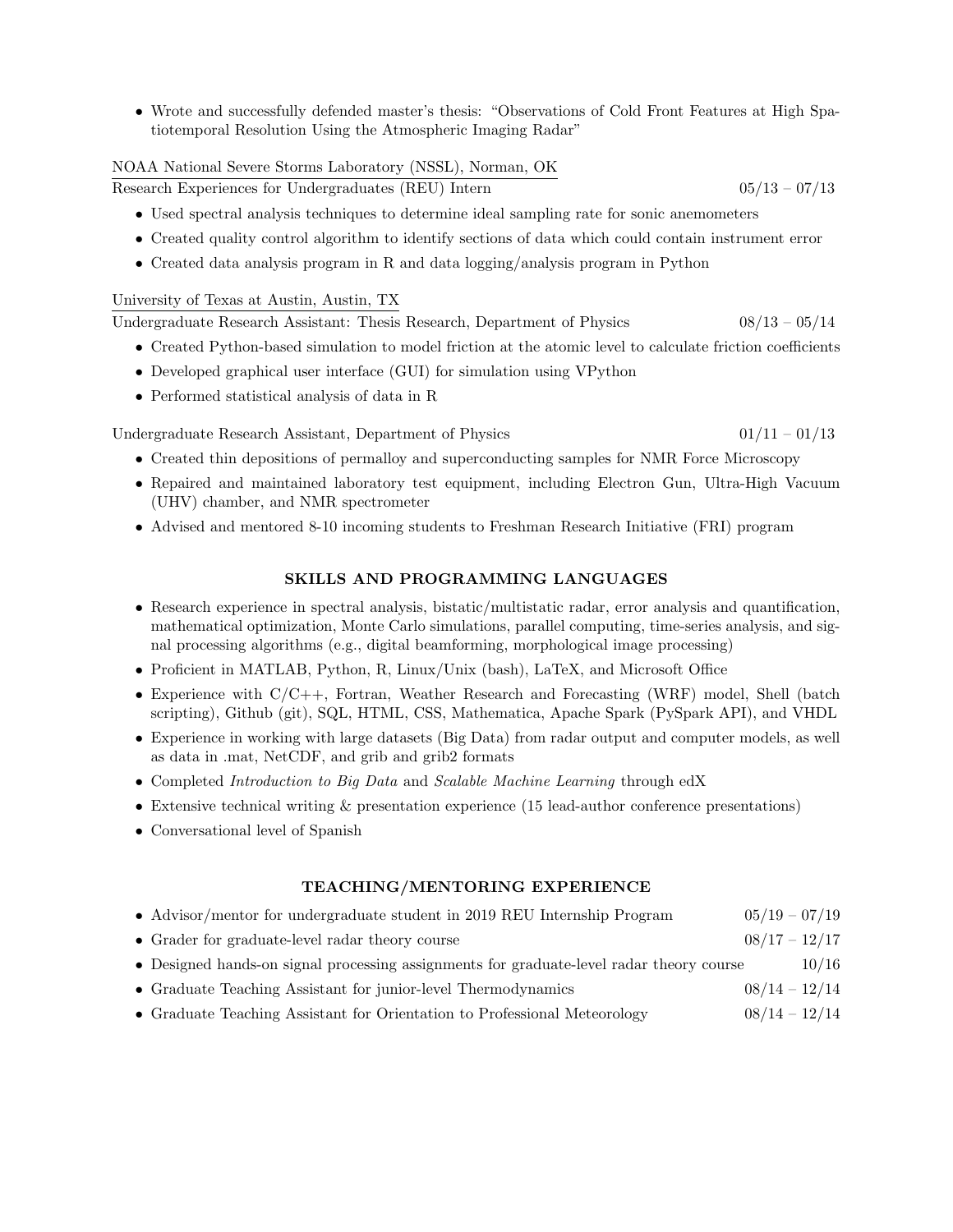## HONORS AND DISTINCTIONS

| • Bullard Dissertation Completion Fellowship                          | $08/19 - 05/20$   |
|-----------------------------------------------------------------------|-------------------|
| $\bullet$ 2019 Weathernews (WNI) Scholarship                          | 10/19             |
| • ARRC Student Conference Paper Award                                 | 09/19             |
| • 3rd place, AMS Int'l Conf. on Radar Meteorology Student Competition | 09/19             |
| • OU Graduate College Robberson Award                                 | 12/18             |
| • AMS Phased Array Radar Symposium Travel Award                       | 11/18             |
| • ARRC Student Journal Paper Award $(2x)$                             | $04/17$ & $05/18$ |
| • OU Gallogly College of Engineering Conference Grant                 | 02/18             |
| • 1st place, AMS EIPT Student Presentation Competition                | 01/18             |
| • 1st place, OU Graduate Student Research & Creativity Day            | 03/16             |
| • Undergraduate degree received with cum laude equivalent             | 05/14             |
| • Dean's Scholars Honors Program for College of Natural Sciences      | $08/10 - 05/14$   |
| • College of Natural Sciences College Scholar                         | $08/11 - 05/14$   |
| • University Honors Distinction                                       | $01/11 - 12/13$   |

### ACADEMIC SERVICE

- Reviewer, IEEE Geoscience & Remote Sensing Letters
- Reviewer, 2019 IEEE Radar Conference
- Reviewer, Atmospheric Science Letters
- Selection Committee Member, OU REU Internship Program (2019 & 2020)
- Planning Committee Member,  $19^{th}$  Annual AMS Student Conference
- Student Competition Judge,  $18^{th}$  Annual AMS Student Conference
- Student Volunteer/Assistant,  $37<sup>th</sup>$  AMS Radar Conference
- Student Volunteer/Assistant,  $4^{th}$  International Symposium on Earth-Science Challenges

## MEMBERSHIPS & COMMUNITY SERVICE

| • Institute of Electrical and Electronics Engineers (IEEE), Student Member | $2016$ – Present |
|----------------------------------------------------------------------------|------------------|
| • American Meteorological Society (AMS), Student Member                    | $2013 -$ Present |
| • Country Roads Animal Rescue Society, Volunteer Dog Foster                | 2018             |
| • Society of Physics Students (SPS), University of Texas Chapter           | $2011 - 2014$    |
| • Freshman Leadership Organization, Community Service Committee            | $2010 - 2011$    |

## PEER-REVIEWED PUBLICATIONS

\*\*Cover/featured article

Griffin, C. B., D. J. Bodine, J. M. Kurdzo, A. Mahre, and R. D. Palmer, 2019: High-temporal Resolution Observations of the 27 May 2015 Canadian, Texas, Tornado Using the Atmospheric Imaging Radar. Monthly Weather Review, 147 (3), 873-891.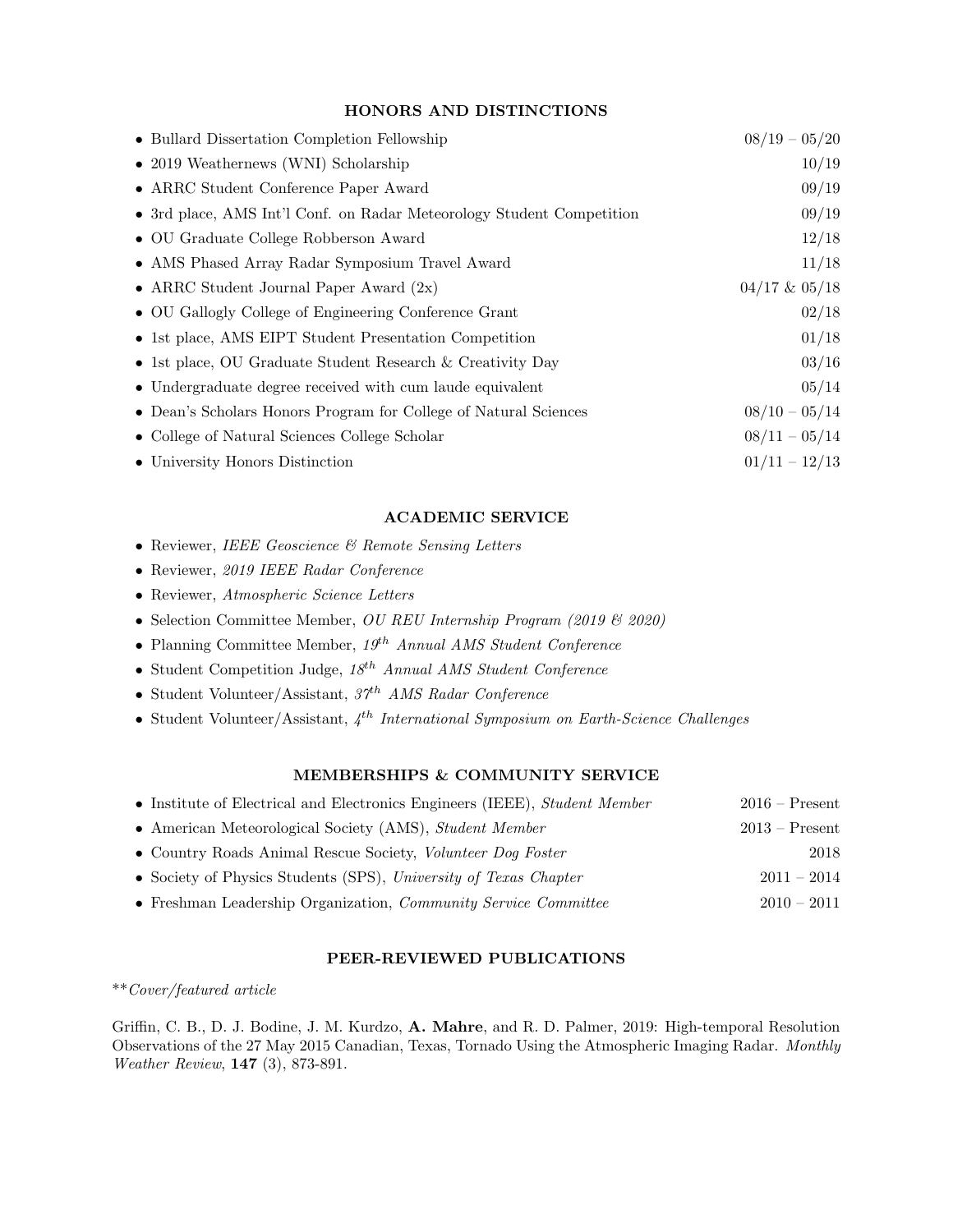Mahre, A., J. M. Kurdzo, D. J. Bodine, C. B. Griffin, R. D. Palmer, and T.-Y. Yu, 2018: Analysis of the 16 May 2015 Tipton, Oklahoma, EF-3 Tornado at High Spatiotemporal Resolution Using the Atmospheric Imaging Radar. Monthly Weather Review, 146 (7), 2103-2124.

\*\*Mahre, A., T.-Y. Yu, R. D. Palmer, and J. M. Kurdzo, 2017: Observations of a Cold Front at High Spatiotemporal Resolution Using an X-Band Phased Array Imaging Radar. Atmosphere, 8 (2), 30.

\*\*Kurdzo, J. M., F. Nai, D. J. Bodine, T. A. Bonin, R. D. Palmer, B. L. Cheong, J. Lujan, A. Mahre, and A. D. Byrd, 2017: Observations of Severe Local Storms and Tornadoes with the Atmospheric Imaging Radar. Bulletin of the American Meteorological Society, 98 (5), 915-935.

### Manuscripts in review:

Mahre, A., T.-Y. Yu, and D. J. Bodine, 2020: A Comparison of Scan Speedup Strategies and Their Effect on Rapid-Scan Weather Radar Data Quality. Journal of Atmospheric and Oceanic Technology, in review.

Shapiro, A., J. G. Gebauer, N. A. Dahl, D. J. Bodine, A. Mahre, and C. K. Potvin, 2020: Spatially Variable Advection Correction of Doppler Radial Velocity Data. Journal of Atmospheric Science, in review.

Huang, Y., X. Wang, C. Kerr, A. Mahre, T.-Y. Yu, and D. Bodine, 2020: Impact of Assimilating Clear-Air Radial Velocity Observations from Phased Array Radar on the Forecasting of Supercell Thunderstorm: An Observing System Simulation Experiment Study. Monthly Weather Review, in review.

#### Manuscripts in preparation:

Mahre, A., T.-Y. Yu, D. J. Bodine, and L. Orf, 2020: Assessing the Benefits of a Simulated Rapid-Scan Weather Radar for Severe Storm Observations. Journal of Atmospheric and Oceanic Technology, to be submitted in Spring 2020.

Mahre, A., T.-Y. Yu, and D. J. Bodine, 2020: An Assessment of Adaptive Scanning for a Simulated Rapid-Scan Weather Radar. Journal of Atmospheric and Oceanic Technology, to be submitted in Spring 2020.

### CONFERENCE PRESENTATIONS

#### †Award won

Mahre, A., T.-Y. Yu, and D. J. Bodine, 2020: A Comparison of Scan Speedup Strategies and their Effect on Rapid-Scan Weather Radar Data Quality.  $36<sup>th</sup>$  Conference on Environmental Information Processing Techniques, AMS Annual Meeting, Boston, MA, USA, 9B.1.

Mahre, A., T.-Y. Yu, and D. J. Bodine, 2020: Quantifying the Benefits of a Simulated Rapid-Scan Weather Radar for Severe Storm Observations.  $36<sup>th</sup> Conference on Environmental Information Processing Technology$ niques, AMS Annual Meeting, Boston, MA, USA, 1043.

Pittman, K., A. Mahre, C. B. Griffin, and D. J. Bodine, 2020: Analysis of Tornadogenesis Failure Using Rapid-Scan Data from the Atmospheric Imaging Radar. Severe Local Storms Symposium, AMS Annual Meeting, Boston, MA, USA 919.

Griffin, C. B., D. J. Bodine, A. Mahre, and R. D. Palmer, 2020: High-Temporal Resolution Observations of Tornadogenesis Using the Atmospheric Imaging Radar. Severe Local Storms Symposium, AMS Annual Meeting, Boston, MA, USA, 918.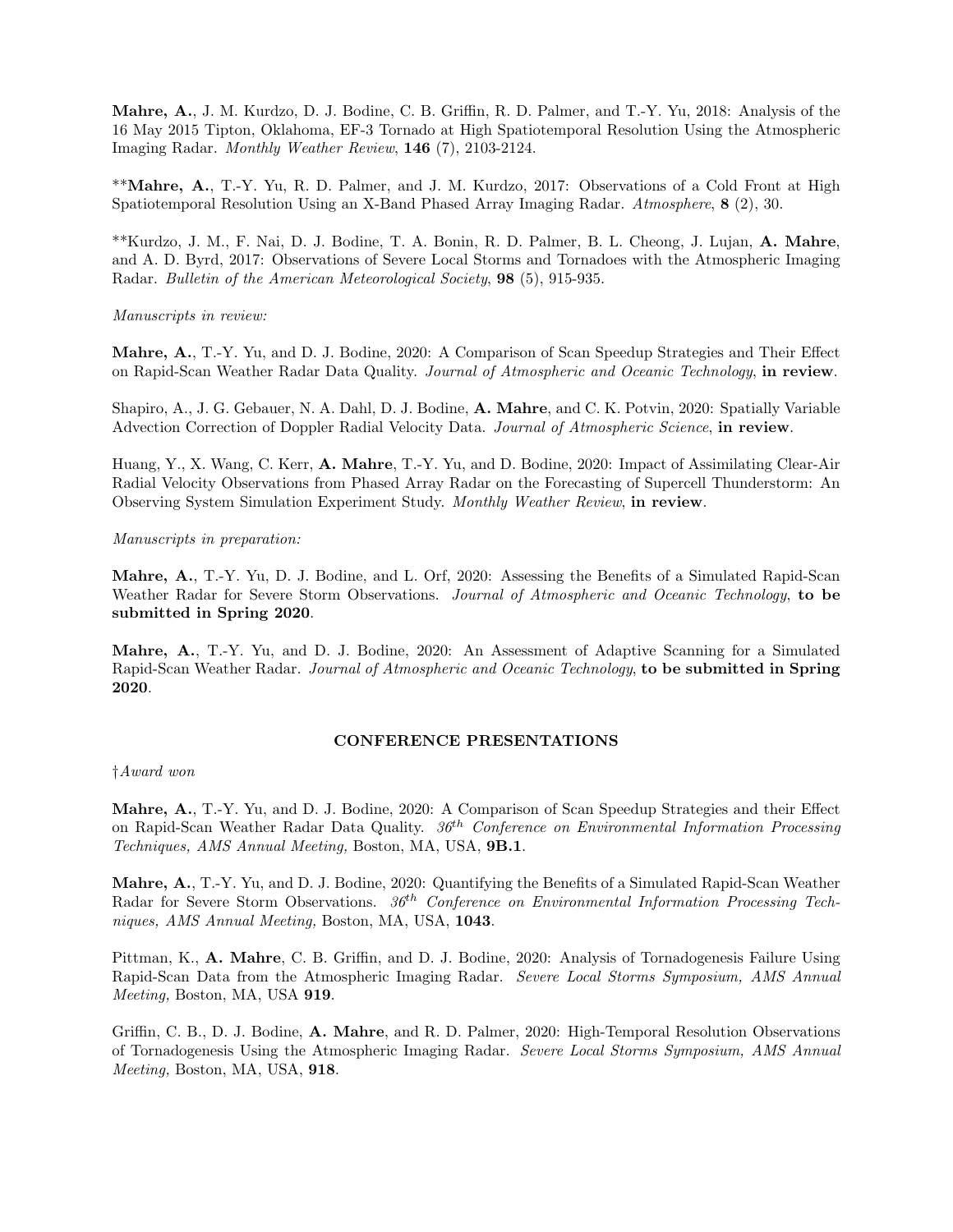Huang, Y., X. Wang, C. Kerr, A. Mahre, T. Y. Yu, and D. J. Bodine, 2020: Impact of Assimilating Clear-Air Radial Velocity Observations on the Forecasting of Supercell Thunderstorm: An Observing System Simulation Experiment Study.  $30<sup>th</sup> Conference on Weather Analysis and Forecasting, AMS Annual Meeting,$ Boston, MA, USA, 7A.3.

†Mahre, A., T.-Y. Yu, and D. J. Bodine, 2019: Assessing the Benefits of a Rapid-Scanning Phased Array Weather Radar. 39<sup>th</sup> International Conference on Radar Meteorology, Nara, Japan, P2.08.

Griffin, C. B., D. J. Bodine, A. Mahre, J. Lujan, J. M. Kurdzo, and R. D. Palmer, 2019: High-Temporal Resolution Observations of Tornadogenesis Using the Atmospheric Imaging Radar.  $39<sup>th</sup> International Con$ ference on Radar Meteorology, Nara, Japan, 12A.02.

Shapiro, A., J. G. Gebauer, N. A. Dahl, D. J. Bodine, A. Mahre, and C. K. Potvin, 2019: Spatially Variable Advection Correction of Doppler Radial Velocity Data. 39<sup>th</sup> International Conference on Radar Meteorology, Nara, Japan, 17A.03.

Gebauer, J. G., A. Shapiro, C. Potvin, N. Dahl, D. Bodine, A. Mahre, M. Biggerstaff, and A. Alford, 2019: Impact of Rapid-Scan Radar Data on Vertical Velocity Retrievals from Dual-Doppler Analysis.  $39^{th}$ International Conference on Radar Meteorology, Nara, Japan, **P3.51**.

Yu, T.-Y., A. Mahre, and D. J. Bodine, 2019: Assessing the Benefits of Rapid Scan for Severe Storm Warning with Multifunction Radar.  $41^{st}$  Photonics and Electromagnetics Research Symposium (PIERS), Rome, Italy, 3A1.5.

Mahre, A., T.-Y. Yu, and D. J. Bodine, 2019: Assessment of the Benefits of Rapid Scanning for an MPAR/SENSR System.  $35<sup>th</sup>$  Conference on Environmental Information Processing Techniques, AMS Annual Meeting, Phoenix, AZ, USA, **7A.2**.

Mahre, A., C. B. Griffin, D. J. Bodine, J. M. Kurdzo, R. D. Palmer, and T.-Y. Yu, 2019: Using the Atmospheric Imaging Radar to Study Vortex Dynamics and Debris Processes. Phased Array Radar Symposium, AMS Annual Meeting, Phoenix, AZ, USA, 740.

Mahre, A., C. B. Griffin, Z. B. Wienhoff, H. B. Bluestein, J. L. Houser, J. C. Snyder, and D. J. Bodine, 2019: A Study on Oscillations in Low-Level Tornado Couplet Intensity.  $35<sup>th</sup>$  Conference on Environmental Information Processing Techniques, AMS Annual Meeting, Phoenix, AZ, USA, 825.

Bodine, D. J., J. M. Kurdzo, C. B. Griffin, A. Mahre, J. Lujan Jr., R. D. Palmer, T.-Y. Yu, and B. M. Isom, 2019: Overview of the Atmospheric Imaging Radar and Seven Years of Phased Array Radar Field Experiments. Phased Array Radar Symposium, AMS Annual Meeting, Phoenix, AZ, USA, 1.5.

Griffin, C. B., D. J. Bodine, A. Mahre, J. M. Kurdzo, J. Lujan Jr., and R. D. Palmer, 2019: High-Temporal Resolution Observations of Tornadogenesis and Tornado Decay Using the Atmospheric Imaging Radar. Phased Array Radar Symposium, AMS Annual Meeting, Phoenix, AZ, USA, 736.

†Mahre, A., T.-Y. Yu, and D. J. Bodine, 2018: Development of Scanning Strategies to Meet Operational Needs of the Multimission Phased Array Radar.  $34^{th}$  Conference on Environmental Information Processing Techniques, AMS Annual Meeting, Austin, TX, USA, 857.

Mahre, A., J. M. Kurdzo, D. J. Bodine, C. B. Griffin, R. D. Palmer, and T.-Y. Yu, 2018: Analysis of the 16 May 2015 Tipton, Oklahoma EF-3 Tornado at High Spatiotemporal Resolution Using the Atmospheric Imaging Radar.  $34<sup>th</sup>$  Conference on Environmental Information Processing Techniques, AMS Annual Meeting, Austin, TX, USA, 12.4.

Griffin, C. B., D. J. Bodine, J. Lujan, A. Mahre, J. M. Kurdzo, and R. D. Palmer, 2018: High-Temporal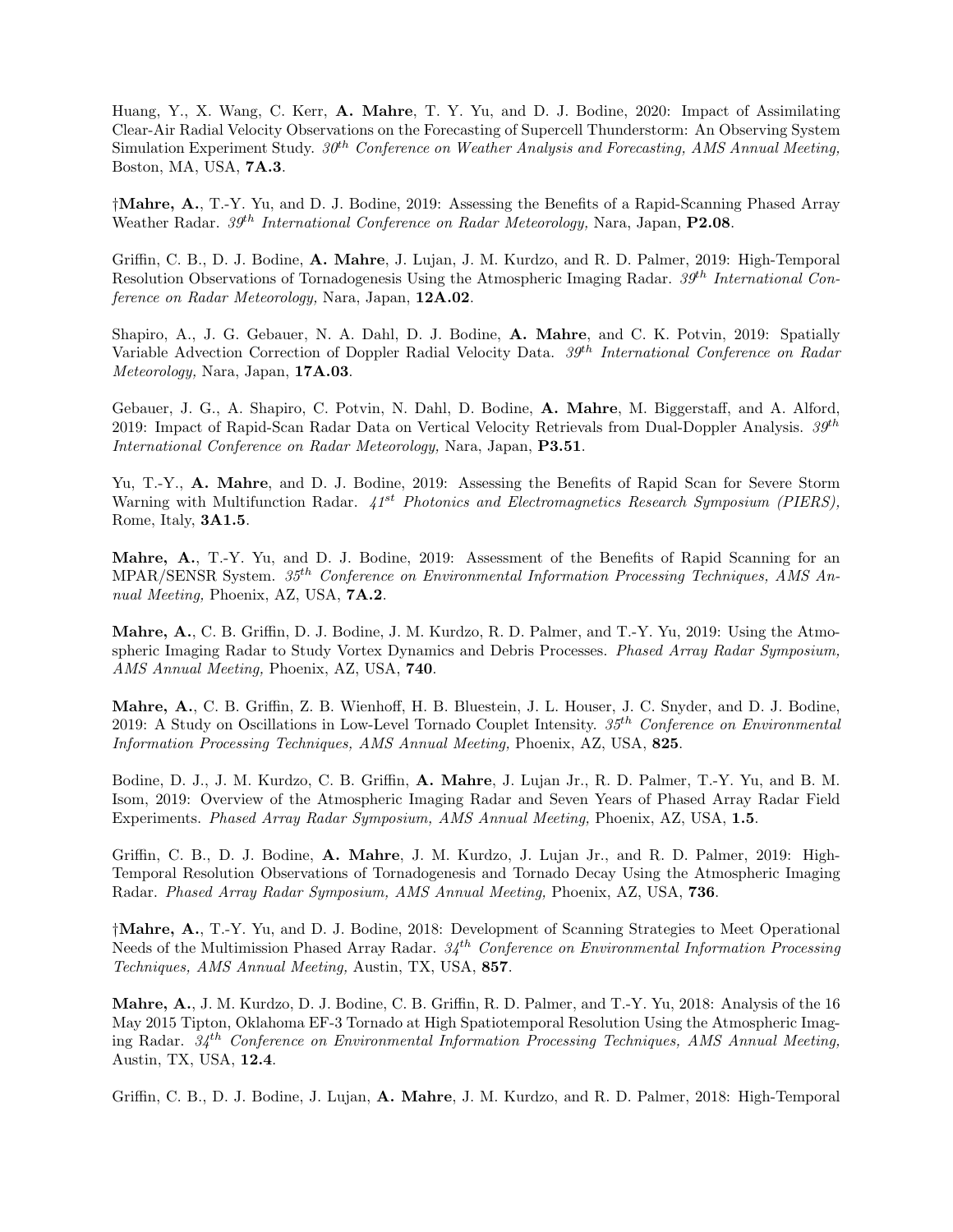Resolution Observations from the 2017 Atmospheric Imaging Radar Field Campaign. 19<sup>th</sup> Symposium on Meteorological Observation and Instrumentation, AMS Annual Meeting, Austin, TX, USA, 9.7.

Griffin, C. B., D. J. Bodine, J. M. Kurdzo, A. Mahre, and R. D. Palmer, 2018: High-Temporal Resolution Observations from the 27 May 2015 Canadian, Texas, Tornado Using the Atmospheric Imaging Radar.  $34^{th}$ Conference on Environmental Information Processing Techniques, AMS Annual Meeting, Austin, TX, USA, 12.5.

Mahre, A., J. M. Kurdzo, D. J. Bodine, C. B. Griffin, R. D. Palmer, and T.-Y. Yu, 2017: Analysis of the 16 May 2015 Tipton, Oklahoma EF-3 Tornado at High Spatiotemporal Resolution Using the Atmospheric Imaging Radar. College of Atmospheric and Geographic Sciences Research Fair, Norman, OK, USA, 18.

Mahre, A., J. M. Kurdzo, D. J. Bodine, C. B. Griffin, R. D. Palmer, and T.-Y. Yu, 2017: Analysis of the 16 May 2015 Tipton, Oklahoma EF-3 Tornado at High Spatiotemporal Resolution Using the Atmospheric Imaging Radar.  $38^{th}$  Conference on Radar Meteorology, Chicago, IL, USA, 142.

Griffin, C. B., D. J. Bodine, J. M. Kurdzo, A. Mahre, and R. D. Palmer, 2017: High-Temporal Resolution Observations of the 27 May 2015 Canadian, Texas Tornado Using the Atmospheric Imaging Radar.  $38^{th}$ Conference on Radar Meteorology, Chicago, IL, USA, 139.

Mahre, A., T.-Y. Yu, R. D. Palmer, and J. M. Kurdzo, 2017: Observations of a Cold Front at High Spatiotemporal Resolution Using an X-Band Phased Array Imaging Radar.  $33^{rd}$  Conference on Environmental Information Processing Techniques, AMS Annual Meeting, Seattle, WA, USA, 8A.1.

Griffin, C., D. J. Bodine, J. M. Kurdzo, A. Mahre, R. D. Palmer, J. Lujan, and A. D. Byrd, 2017: High-Temporal Resolution Observations of Severe Convective Storms Using the Atmospheric Imaging Radar. Special Symposium on Severe Local Storms: Observation Needs to Advance Research, Prediction, and Communication, AMS Annual Meeting, Seattle, WA, USA, 929.

Kurdzo, J. M., D. J. Bodine, A. Mahre, F. Nai, C. Griffin, and R. D. Palmer, 2017: Filling the Vertical Gap in Severe Local Storms Research: New Opportunities Using Vertically Continuous Radar Imaging. Special Symposium on Severe Local Storms: Observation Needs to Advance Research, Prediction, and Communication, AMS Annual Meeting, Seattle, WA, USA, 925.

Kurdzo, J. M., A. Mahre, D. J. Bodine, R. D. Palmer, and T.-Y. Yu, 2016: X-Band Radar Observations of the 16 May 2015 Tipton, Oklahoma EF3 Tornado using the Atmospheric Imaging Radar.  $28<sup>th</sup>$  Conference on Severe Local Storms, Portland, OR, USA, 154.

Griffin, C. B., D. J. Bodine, J. M. Kurdzo, A. Mahre, R. D. Palmer, J. Lujan, and A. D. Byrd, 2016: High-Temporal Resolution Observations of Severe Convective Storms Using the Atmospheric Imaging Radar.  $28^{th}$ Conference on Severe Local Storms, Portland, OR, USA, 156.

†Mahre, A., T.-Y. Yu, R. Palmer, and J. Kurdzo, 2016: Observations of Kelvin-Helmholtz Instabilities Behind a Cold Front at High Spatiotemporal Resolution. OU Graduate Student Research and Creativity Day, Norman, OK, USA.

Mahre, A., T.-Y. Yu, R. D. Palmer, and J. M. Kurdzo, 2016: A Study of High Temporal and Spatial Resolution RHIs Through Outflow Boundaries and Squall Lines Using the Atmospheric Imaging Radar. 32<sup>nd</sup> Conference on Environmental Information Processing Techniques, AMS Annual Meeting, New Orleans, LA, USA, 533.

Kurdzo, J. M., F. Nai, D. J. Bodine, R. D. Palmer, B. L. Cheong, J. Lujan, A. Mahre, and A. D. Byrd, 2016: High-Resolution X-band Volumetric Observations of Spring 2015 Tornadoes with the Atmospheric Imaging Radar. 32<sup>nd</sup> Conference on Environmental Information Processing Techniques, AMS Annual Meeting, New